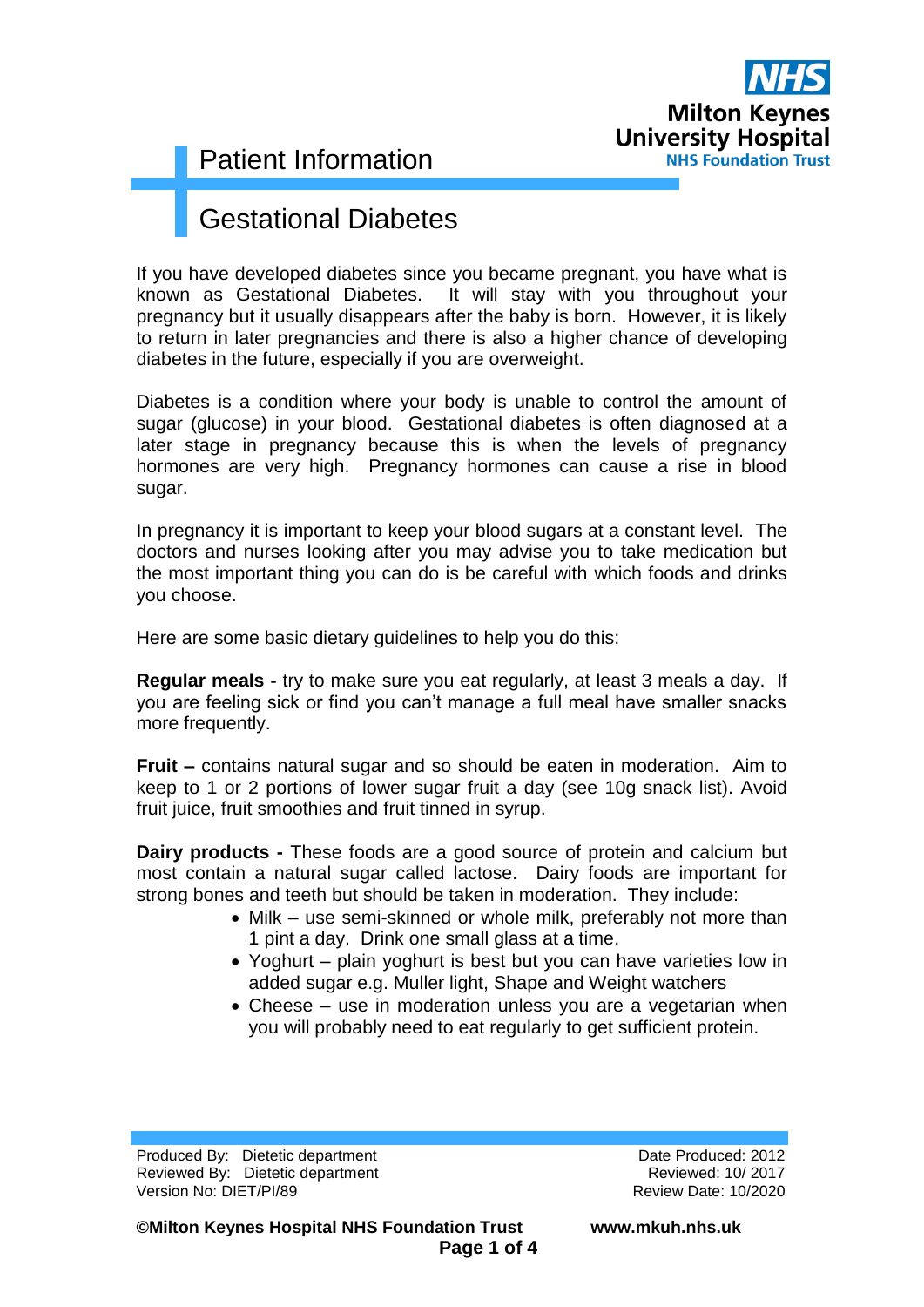

# Gestational Diabetes

| <b>Foods that increase blood</b>  | Foods that do not increase blood     |
|-----------------------------------|--------------------------------------|
| glucose                           | glucose                              |
| Bread, chapatti, tortilla         | Vegetables                           |
| <b>Potatoes</b>                   | Salad                                |
| Rice                              | Meat and poultry                     |
| Pasta                             | Tofu and Quorn ®                     |
| Yam/Cassava/Plantain              | Fish                                 |
| Fufu/Eba/Gari                     | Eggs                                 |
| Chocolate and sweets              | Nuts and seeds                       |
| Fruit and fruit juice             | Beans and pulses                     |
| Jam and marmalade                 | Marmite and peanut butter            |
| Ice Iollies and ice cream         | Cream and cheese                     |
| Cereals and cereal bars           | Butter and vegetable oils/spreads    |
| <b>Biscuits and cakes</b>         | Avocado, olives,                     |
| Squash, cordials and fizzy drinks | Sugar free or no added sugar squash, |
|                                   | cordials and fizzy drinks            |
| Sugar, glucose, honey, syrup      | Sweeteners and sugar substitutes     |

#### **Starchy carbohydrate foods**.

It is important to choose wholegrain or higher fibre carbohydrate foods: whole grain or seeded bread and crackers, brown rice and wholewheat pasta These foods are important as a source of energy but too much will raise blood glucose levels. Therefore, they should be eaten in small to moderate amounts. Aim to eat less at times when you are less physically active. For quantities see meal ideas on the last page.

In Africa and South Asian diets, starchy carbohydrates like rice, wheat, maize, yam, cassava and plantain are generally eaten in large quantities with soup, stew or curry.

If you have diabetes or are trying to control your weight, these foods need to be eaten in smaller amounts than traditionally used. It is better to eat smaller amounts of the starchy foods and increase the quantity of stew, soup and curry. In particular, try to add more vegetables.

Produced By: Dietetic department Date Produced: 2012 Reviewed By: Dietetic department **Reviewed: 10/2017** Reviewed: 10/2017 Version No: DIET/PI/89 Review Date: 10/2020

**©Milton Keynes Hospital NHS Foundation Trust www.mkuh.nhs.uk Page 2 of 4**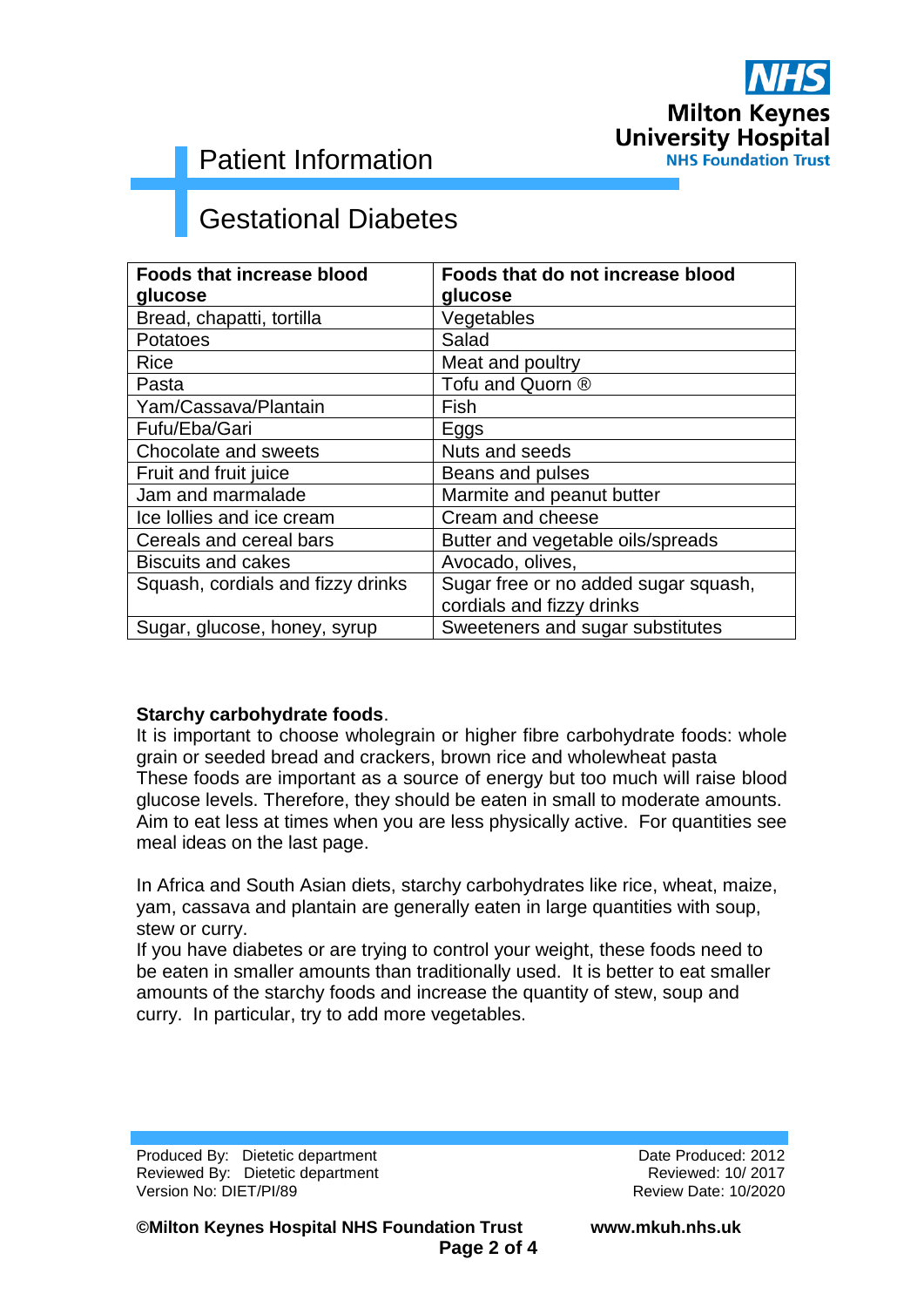

## Gestational Diabetes

#### **What should I eat?**

#### **Ideas for breakfast:**

- 1 slice of whole grain or seeded bread or toast with eggs or lean bacon and tomatoes
- 1 slice of whole grain or seeded toast with a generous helping of peanut butter
- 1 slice of whole grain or seeded bread as cheese on toast
- Plain yoghurt with a handful of berries and nuts
- 1 small bowl of wholegrain cereal with plenty of milk
- 1 small bowl of porridge made with semi-skimmed or whole milk

#### **Portion sized for midday and evening meal:**

- $\checkmark$  1 serving of lean meat, fish, cheese, eggs or pulses
- $\checkmark$  As many vegetables or salad as you can eat
- $\checkmark$  2 portions of starchy carbohydrate as below.

**1** portion is:

- 1 large medium slice of wholemeal or multigrain bread
- 2 whole wheat crispbreads, *e.g.* Ryvita®
- 75g potato
- 3 small new potatoes
- 15 thin chips
- 2 heaped tablespoons (50g) boiled brown or basmati rice
- 2 tablespoons (50g) boiled whole wheat spaghetti or pasta
- 1 small chapatti
- 1 spoonful (40g) of fufu/eba/gari
- 2 small slices of yam (90g)
- 1 spoonful (60g) of couscous
- ½ large Wrap

Please remember that the above quantities are a baseline amount. When you start checking your blood glucose you will see how these portions affect you. If you are finding that your blood glucose has not risen too high an hour after eating you may find you can increase your portions as long as you do not go above 7.8mmol/l 1 hour after eating.

Produced By: Dietetic department Date Produced: 2012 Reviewed By: Dietetic department **Reviewed: 10/2017** Reviewed: 10/2017 Version No: DIET/PI/89 Review Date: 10/2020

**©Milton Keynes Hospital NHS Foundation Trust www.mkuh.nhs.uk Page 3 of 4**